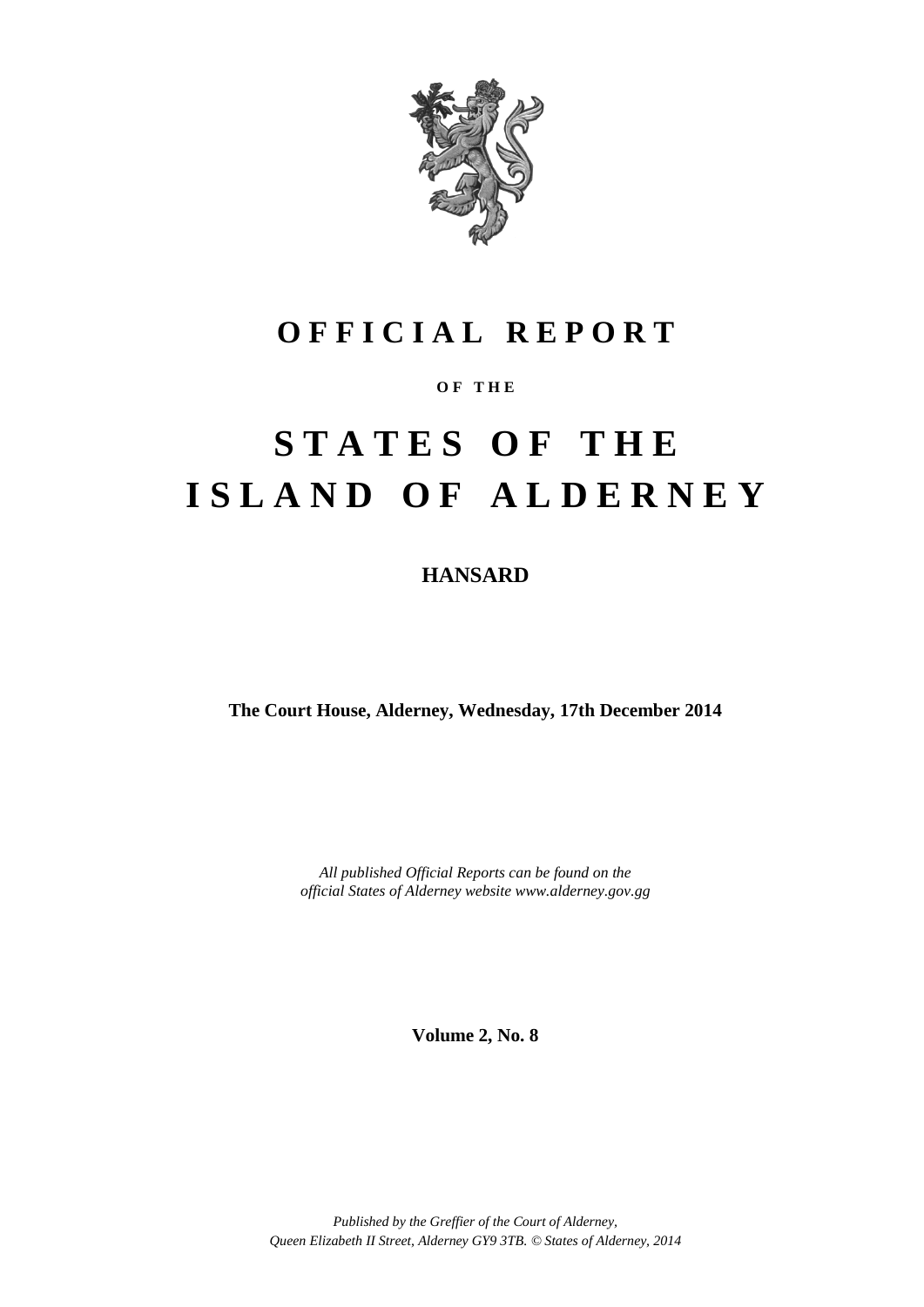#### **Present:**

#### **Mr Stuart Trought, President**

**Members** Mr Raymond Berry Mr Matthew Birmingham Mr Neil Harvey Mr Louis Jean Mr Robert McDowall Mrs Norma Paris Mr Steve Roberts Mr Francis Simonet Mr Ian Tugby

### **Representative of the Lieutenant Governor:**

Colonel Colin Mason

**The Greffier of the Court** Mrs Sarah Kelly

### **Business transacted**

| IV. Building and Development Control Committee – Annual Report for 2014 accepted  140 |  |
|---------------------------------------------------------------------------------------|--|
|                                                                                       |  |
|                                                                                       |  |
|                                                                                       |  |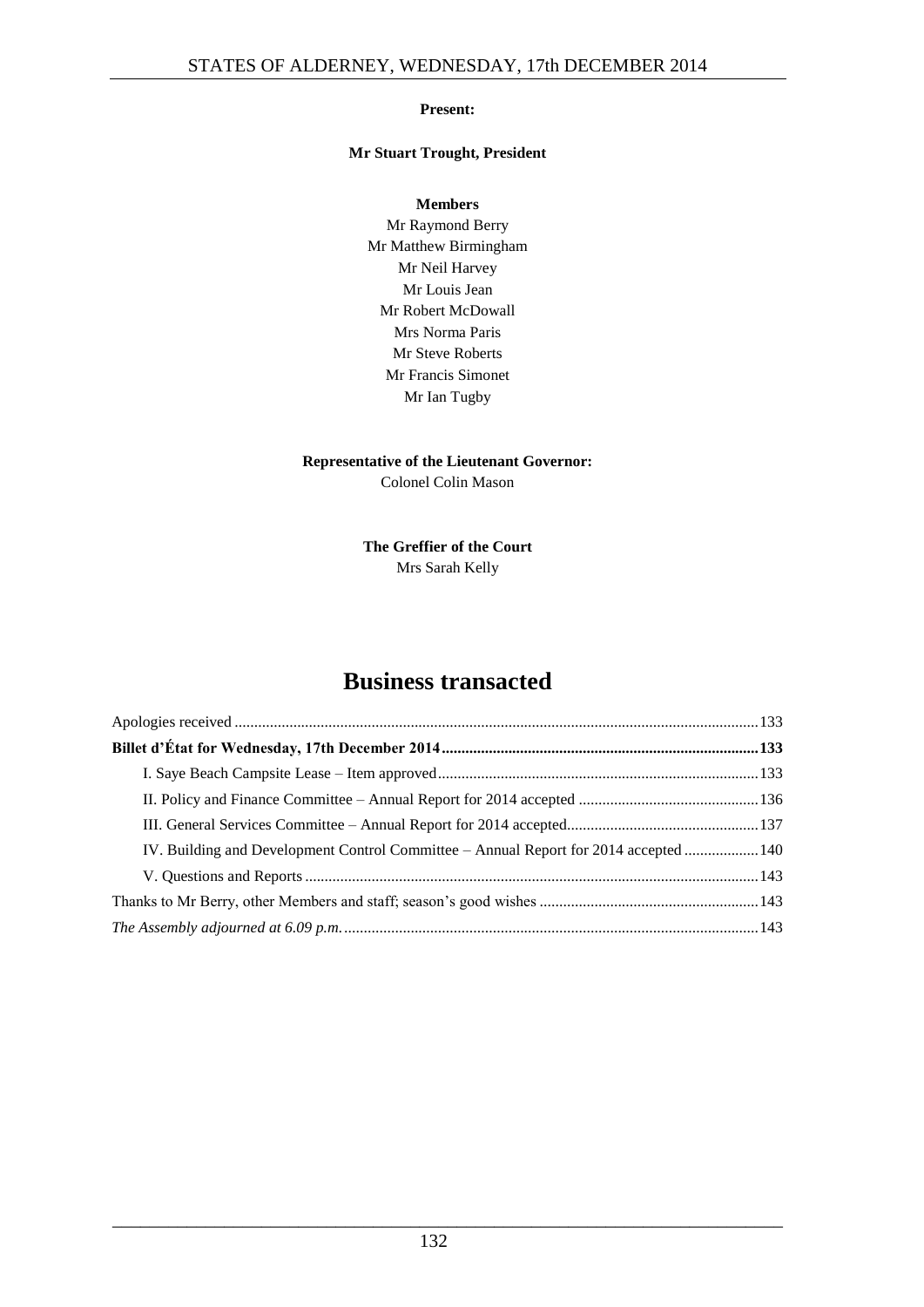## States of Alderney

*The States met at 5.30 p.m. in the presence of Colonel Colin Mason, a representative of His Excellency Air Marshal Peter Walker, C.B., C.B.E. Lieutenant-Governor and Commander-in-Chief of the Bailiwick of Guernsey*

[THE PRESIDENT *in the Chair*]

#### **PRAYERS** *The Greffier*

## **ROLL CALL**

*The Greffier*

**Apologies received**

<span id="page-2-1"></span><span id="page-2-0"></span>**The President:** I have received apologies from Mr Rowley, due to ill health Madam Greffier.

# Billet d'État for Wednesday, 17th December 2014

#### **I. Saye Beach Campsite Lease – Item approved**

#### <span id="page-2-2"></span>*Item I.*

*The States of Alderney is asked:*

*to approve the lease between the States of Alderney and the Saye Beach Campsite operators, and agree that it be entered into as from 1st January 2015.* 

**The Greffier:** Sir, Item I is the Saye Beach Campsite Lease. The States is asked to approve the lease between the States of Alderney and the Saye Beach Campsite operators, and agree that it be entered into as from 1st January 2015.

5 Sir, before this Item is proposed and seconded, I would like to say that we issued a correction to the Billet on 11th December. The lease that was attached to the Billet was an incorrect version, and the correction as of 11th December contains the correct lease and the correct plan.

**The President:** Thank you very much, Madam Greffier.

 $1<sub>0</sub>$ 

**The Greffier:** We also, sir, after that date received an amendment to this Item, but I understand Mrs Paris may wish to address you on that.

**The President:** Okay, thank you very much, Madam Greffier.

15 Before we get to that, Mr Roberts as Convener, would you care to give the Convener's report, please?

**Mr Roberts:** Yes. There was concern regarding the land and the access to the beach. It was confirmed that the lease was for five years, and that the public's right of way to access the beach was not restricted. The amendment of the lease now includes a map of the site. The Chief Executive specified that this map 20 was now available to the public, from his office as needed.

**The President:** Thank you. Could you also tell us who was attending the People's Meeting please?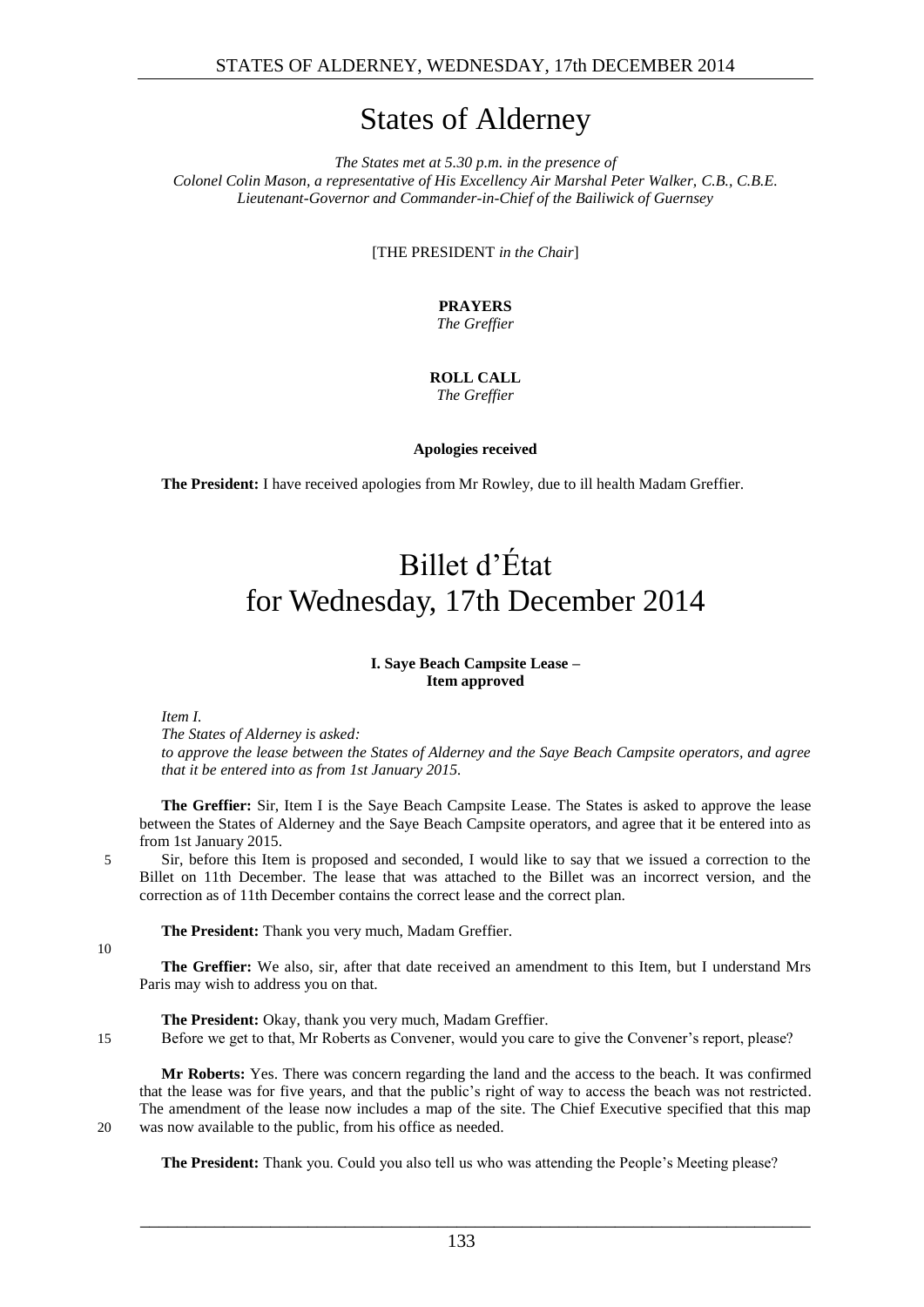**Mr Roberts:** Yes, in the public, there were 28 approximately. There were three press and 25 approximately four States' Members, including the Convener.

**The President:** Thank you very much, Mr Roberts. Mrs Paris, I believe you wish to withdraw your amendment.

#### 30 **Mrs Paris:** Yes, Mr President, I do.

Given the very understandable public interest that there always is in the campsite, I did feel that because we had a few details incorrect in the original Billet, it should be withdrawn, so that we could be sure that what we were discussing was correct.

As we now know that the lease which is here is the correct one, obviously I have no desire to have it 35 withdrawn. I am very content that it should go forward.

**The President:** Thank you very much, Mrs Paris. Mr Tugby, I believe you wish to propose this Item I.

40 **Mr Tugby:** The lease for the campsite has been going on for a long time, and we have decided to bring it to the States and get a decision. If there is any more information…

**The President:** Thank you very much. Mrs Paris, I believe you wish to actually second this now?

45

**Mrs Paris:** Yes, I would second this lease. I know it sounds as though I am hunting with the hounds and running with the hare, but I think it is a very straightforward simple lease. It covers everything that we feel is appropriate, and I will put it to everyone that our unanimous backing, or hopefully a great deal of backing for it would help us to settle this issue which has been going on for a very long time.

#### 50

**The President:** Thank you very much, Mrs Paris. Does any Member wish to speak on this Item? Mr Jean.

55 **Mr Jean:** I am slightly confused. I am not sure, from what Mrs Paris said, whether we are actually withdrawing the lease for further consideration or whether we are going to vote on it this evening. I do not know if some of the things that were brought up at the recent policy meeting have been dealt with.

For instance, if we are dealing with the lease this evening, has it been signed by the Haywards? Apparently they did not sign the previous one because it was the wrong one.

60 So there is a lot of confusion here, and I need some clarification.

**The President:** Can I help you with the clarification if I may?

**Mr Jean:** Please, if you would, and then I will continue.

#### 65

**The President:** Yes, Mrs Paris has withdrawn her amendment to withdraw this Item from the Billet. So what we are actually debating here at the moment is Item I as written down in the Billet. Does that help?

70 **Mr Jean:** It does. But does it now tell me that what we were told at the meeting was that the lease in the Billet was the wrong one?

**The President:** The lease in the Billet as was distributed on 12th December to everybody, there has been a correction made to it, so that the lease which is in the Billet now is the correct lease. 75 Does that help?

**Mr Jean:** It helps, but I have not seen the correction.

**The President:** The correct lease was circulated on 12th December, along with the correction and the 80 amendment.

**Mr Jean:** Ah, I am sorry, I have been busy with the Billet, and I had no chance… I apologise, sir.

**The President:** That is fine. Does that clarify?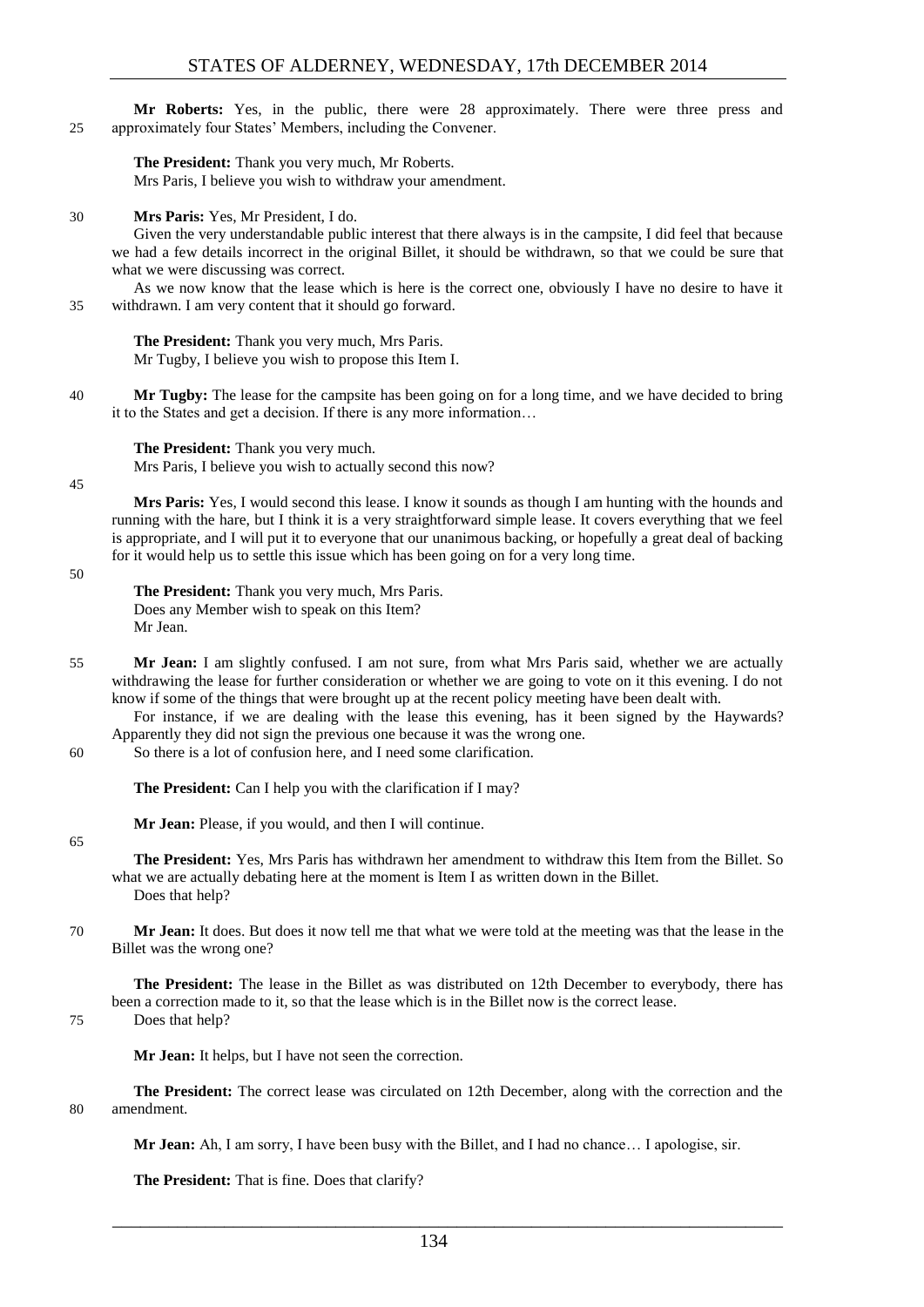#### 85 **Mr Jean:** I think what I will do is, because I have not seen the correction, I will abstain.

**The President:** Okay, thank you very much, Mr Jean. Does any other Member wish to speak on this Item? Mr McDowall.

90

100

**Mr McDowall:** Yes, the campsite is probably one of the most embarrassing episodes of the States for the last three or four years, and I am reminded of a novel written by Gabriel Chevallier in the 1930s, called *Clochemerle*, where they built a urinal. It caused so much controversy they ultimately blew it up! It is absolutely ridiculous that trivia like this takes so much time and effort.

95 I am going to vote in favour of it, on the basis that it will hasten its death. Thank you.

> **The President:** Thank you very much, Mr McDowall. Does any Member wish to speak on this Item?

**Mr Harvey:** Thank you, Mr President.

I think only to say that, as my colleague Mr McDowall has said, there have been probably more words exchanged over a few hundred yards of green turf than on anything else on this Island.

It should be straightforward. We are leasing a piece of land, subject to all the normal planning regulations, to an operator to run a campsite. We are in a situation where the Island is losing hotel beds, has 105 lost far too many hotel beds during the summertime in particular, and with events such as the Performing Arts Festival, the campsite serves an invaluable purpose, and all of those who feel it is a waste of time, really ought to go down there when it is busy.

So I think the campsite is a valuable asset to the States. I realise it is not without its controversial aspects, some of which are of our own making, rather than of the *[Inaudible]* and to move from a 110 concession situation where we had control over the minutiae and details of how they operated, which quite frankly was ridiculous, to a straightforward States' lease, to my mind, is eminently sensible, and as my colleague says, hopefully, the lease can get signed and we can all draw a line under it and move on to more important matters.

115

**The President:** Thank you, Mr Harvey.

Mr Tugby, you will be able to sum up at the end. Can I just see if anybody else wants to… Does any other Member wish to speak on this Item?

Sorry, Mr Tugby, please go ahead.

Thank you.

120

**Mr Tugby:** Okay. Yes, this Item has been going on for a long time. There have been vast improvements in the campsite, as the first speakers have said – not with a lot of support sometimes, but the improvements down there have been greatly accepted by the people who have been using the campsite, and it has all got to be positive for tourism in the future, if you have got the right facilities there.

125 So, I hope that this lease will bring it to a conclusion and we can move forward in the future. I hope that the Members vote for it.

**The President:** Thank you very much, Mr Tugby. Madam Greffier, would you please put that to the vote.

130

*A vote was taken and the results were as follows:*

| <b>FOR</b>    | <b>AGAINST</b> | <b>ABSTAINED</b> |
|---------------|----------------|------------------|
| Mr Tugby      | None           | Mr Jean          |
| Mr Birmingham |                |                  |
| Mr Berry      |                |                  |
| Mr Harvey     |                |                  |
| Mr Simonet    |                |                  |
| Mr McDowall   |                |                  |
| Mr Roberts    |                |                  |
| Mrs Paris     |                |                  |
|               |                |                  |

**The Greffier:** Thank you. That is carried, sir.

**The President:** Thank you very much indeed.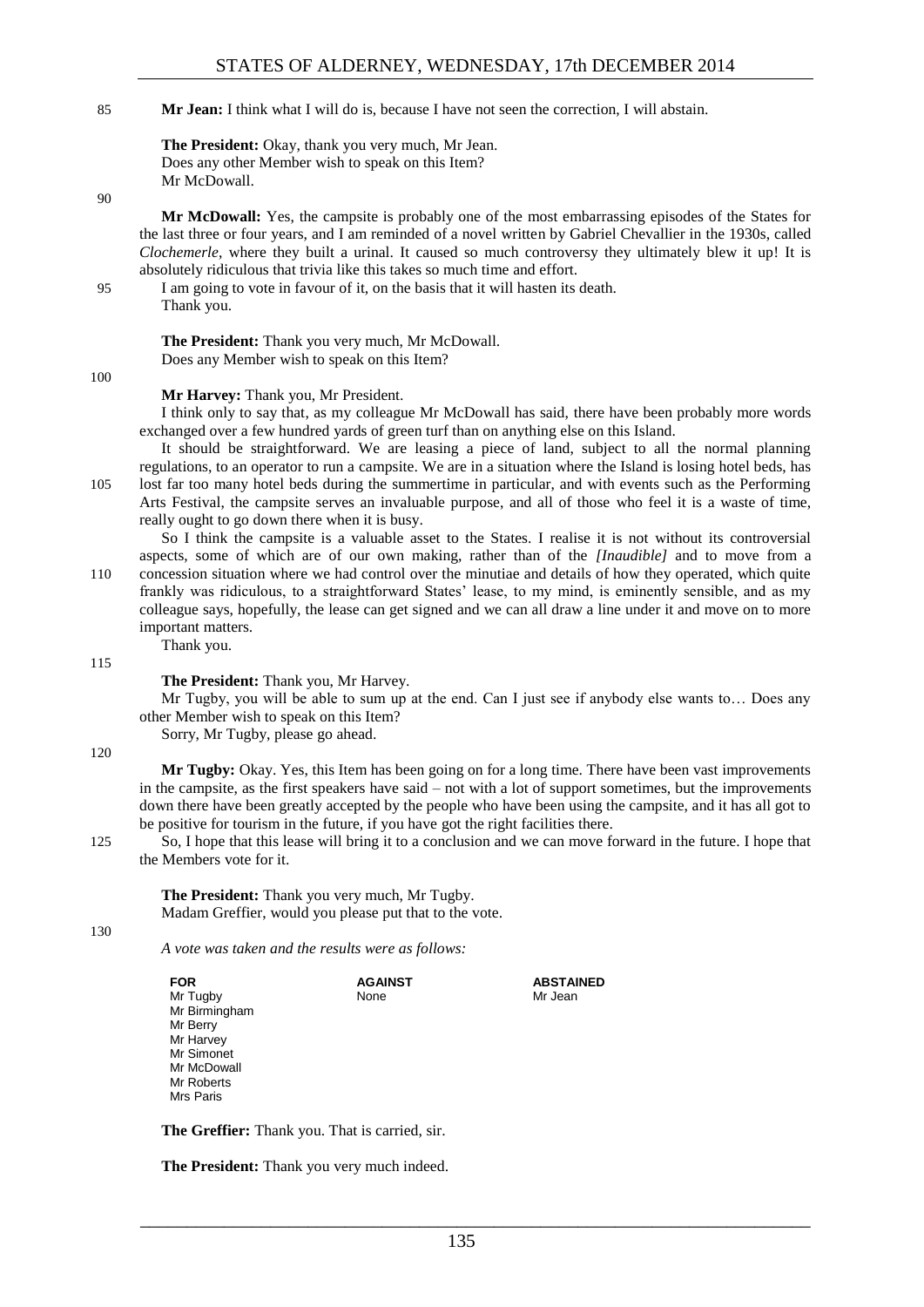#### **II. Policy and Finance Committee – Annual Report for 2014 accepted**

<span id="page-5-0"></span>*Item II. The States is asked: to accept the Annual Report for 2014 of the Policy and Finance Committee.* 

135 **The President:** We move to Item II, please.

**The Greffier:** Sir, Item II is the Policy and Finance Committee Annual Report for 2014. The States is asked to accept that Report.

140 **The President:** Thank you. Mr Roberts, as Convener, were there any comments on this Item, please?

**Mr Roberts:** Mr President, there were no comments on this Item.

145 **The President:** Thank you, Mr Roberts. Mr Simonet, I believe you wish to propose this.

**Mr Simonet:** Yes, sir, this is just the normal end of year report. I do not propose to read it out to my fellow Members, no matter how much they would like me to. *(Laughter)* So therefore, sir, I would like 150 them to accept it as written.

**The President:** Thank you very much. Mr McDowall, I believe you wish to second this.

155 **Mr McDowall:** Yes, I do, thank you, Mr President.

I have nothing else to add. It is a reasonable size, I think it puts out most of the issues. It presents the challenges, and I hope people will vote in favour of it.

**The President:** Thank you very much, Mr McDowall.

160 Does any Member wish to speak on this Item? Go ahead, please, Mr Jean.

**Mr Jean:** I still maintain, a 10-man Finance Committee does not cut the mustard. Many Members dominate it and are unable to make any kind of significant contribution to debate. The minutes constantly reflect the views of the dominant core of this Committee, containing little detail of what goes on in this 165 important Committee.

Many Members who stood to be elected in 2012 talked of open and honest Government. I would like to see more of this belief reflected in the minutes of the Policy and Finance Committee.

The RPI increases in Water Rates is disappointing, when throughout Britain, water rates are coming down. Ours seem to go up, adding steadily to household expenditure.

185

170 The Alderney Gambling Control Commission is such a wise and capable group of men and women, well respected as a regulatory body – we are grateful to them.

In the P&F Report bottom line, paragraph 4: the surplus funds are retained for our capital projects. This is no longer correct. Over the next three years, at the rate of £300,000 per year, £900,000 has been allocated to spend on business development. I have never quite agreed with this. In my opinion it is too premature. 175 Last year's expenditure yielded very little or nothing, which I believe bears out my case. I need not go any

further. My views are well known.

In the last paragraph of this Report – that this Committee is intent on improving communication with the public – this has been well received, and I do agree with this. I would be grateful to see this wish for public information to be carried a little further and include a little more detail in the minutes, so the public 180 can also be included here too, as this is a constant source of complaint.

Thank you, sir,

#### **The President:** Thank you, Mr Jean.

Does any other Member wish to speak on this? Mr Harvey.

#### **Mr Harvey:** Thank you, sir.

Just to respond to one or two of the comments from Mr Jean, we do have very open and honest debate in Policy and Finance. It is the decision of the group as to whether the minutes are an acceptable record of the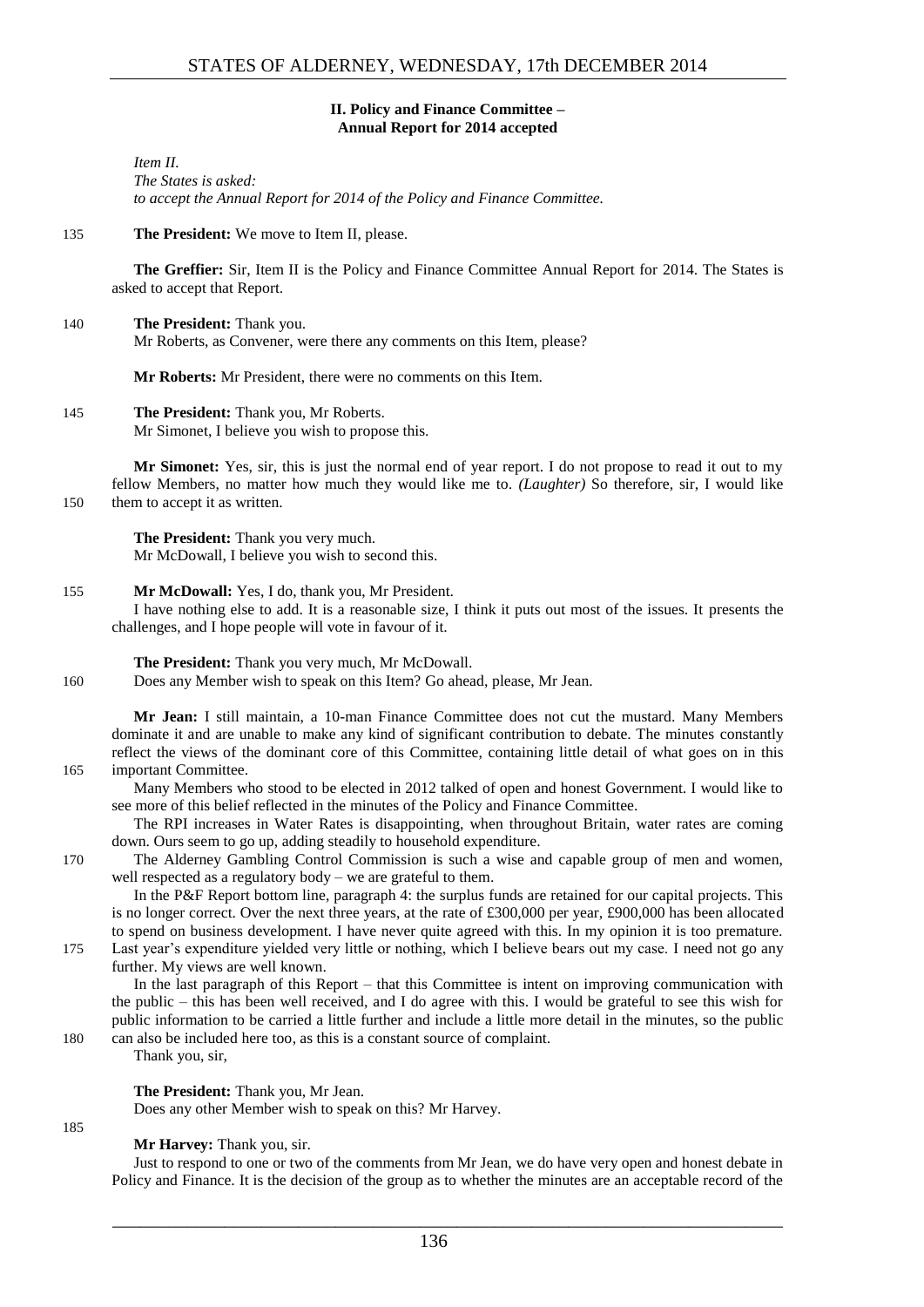proceedings. The objections of people are noted, but not necessarily the full dialogue. I think that the 190 minutes of the Policy and Finance meetings are a fair reflection of them.

Just to pick up on the issue raised about surplus funds, the surplus fund in the Economic Development Fund, as it is now being called, are rolled over if they are not used, and in terms of value for money, or impact of that expenditure, there has been fairly limited expenditure in the first year, because we have been trying to resolve a fund with Guernsey, so that is now done.

195 So none of those funds are lost. Any expenditure on that fund has to be again agreed by the entire Policy and Finance Committee, and in some cases by Guernsey, so it receives plenty of scrutiny to ensure value for money. I do not believe that those funds are being or will be wasted in the future. Thank you.

200 **The President:** Thank you, Mr Harvey. Does any other Member wish to speak on this issue? No? In that case, Mr Simonet, would you like to sum up?

**Mr Simonet:** Yes, sir, I will not say much more to it really, just to pick up on a point that Mr Jean made 205 about the Policy Committee and lack of discussion. Actually, I think, as older Members will bear out with me, in fact I have always been at great pains to make sure that every States' Member has time to put forward his own comments on any Item that is on the agenda. Every States' Member has an opportunity to speak and discuss it, without restriction on time. I do not think any committee can do more than that. So I do challenge that comment, I think it is quite wrong.

- 210 As far as the transparency of the States go, in my view, this is probably the most transparent local government in the Western world. It is something I have often said. Where else are minutes produced in the way that ours are? Guernsey do not do t. Where else can you see any of your representatives at any time during the week? A phone call, or meet them in town about their business – nobody ever refuses to discuss the items or any item of States' business.
- 215 We have a website that provides good communication to the public. We have press releases. Civil servants – that is our senior civil servants – are available at almost any time to any member of the public. This is something that you simply would not get anywhere else in any local government in the UK. It is not available to the public, so in actual fact, ours is the most transparent local government that I know of.

If anyone knows of on that is more transparent, I would be delighted if they would let me know.

220 Thank you, sir.

**The President:** Thank you, Mr Simonet.

Madam Greffier, if you would find out whether the States accept the Report or not, please, by roll.

*A vote was taken and the results were as follows:*

| FOR<br>Mr Tugby<br>Mr Birmingham<br>Mr Berry<br>Mr Jean<br>Mr Harvey<br>Mr Simonet<br>Mr McDowall<br>Mr Roberts | <b>AGAINST</b><br>None | <b>ABSTAINED</b><br>None |
|-----------------------------------------------------------------------------------------------------------------|------------------------|--------------------------|
| Mrs Paris                                                                                                       |                        |                          |

 $225$ 

**The Greffier:** Thank you. That is carried, sir.

**The President:** Thank you very much.

#### **III. General Services Committee – Annual Report for 2014 accepted**

<span id="page-6-0"></span>*Item III. The States is asked: to accept the Annual Report for 2014 of the General Services Committee.*

**The President:** We move on to Item II, please, Madam Greffier.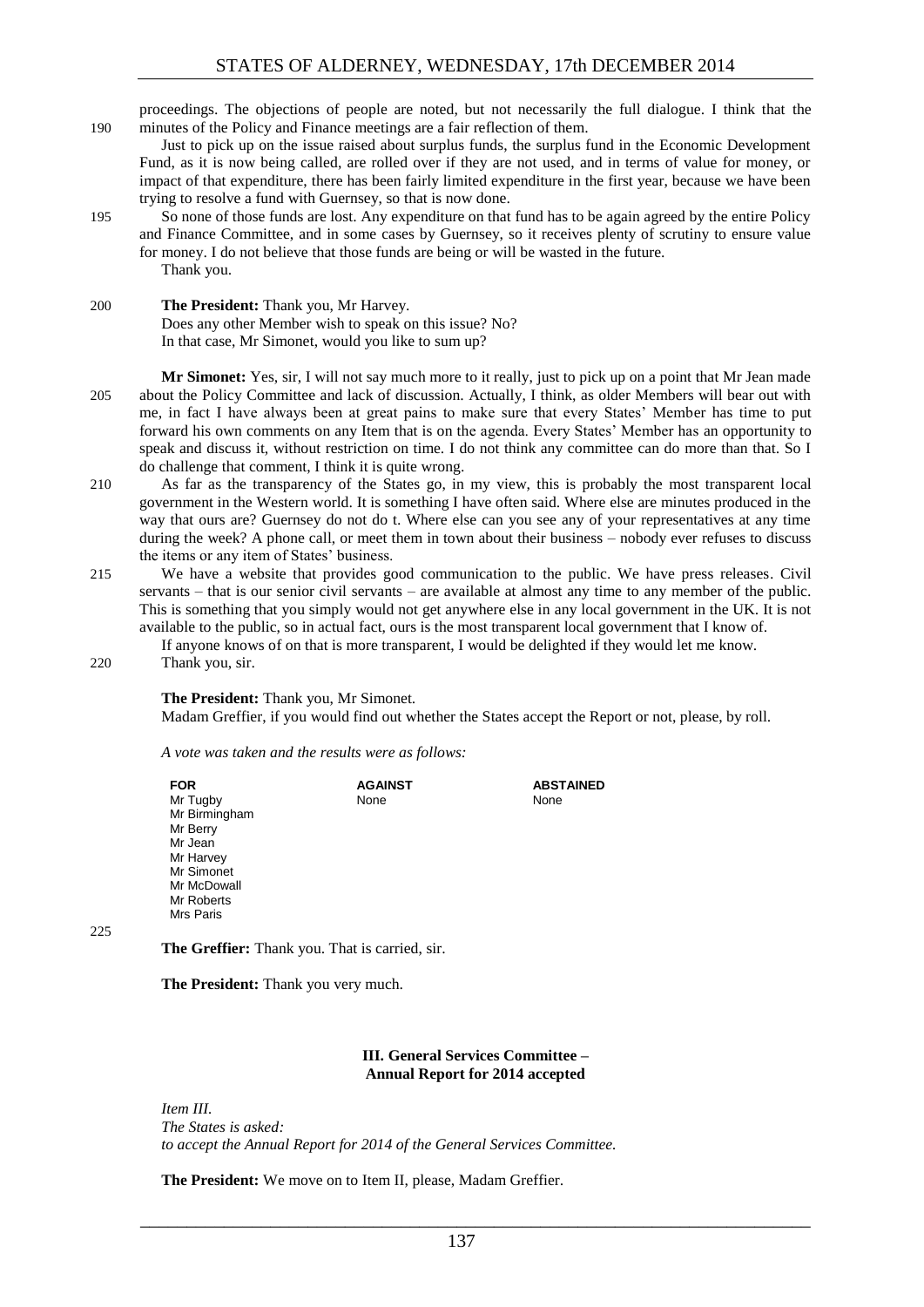230 **The Greffier:** Sir, Item III is the General Services Committee Annual Report for 2014. The States is asked to accept that Report

**The President:** Thank you very much.

Mr Roberts, as Convener, were there any comments on this Item, please?

**Mr Roberts:** Yes, there were, Mr President.

There was a concern in the delay with the Sewage Scheme in the outlet at Fort Doyle. Did the budget include the quote for the outlet? It was confirmed that this was not the case,

Complaints regarding the smell from the outlet, and also the sewage that is not below the waterline, 240 causing raw sewage waste to cover the surrounding rocks and beach coastline with the tides.

The Chief Executive confirmed that the issue is in hand, that he personally wants a resolution as he also lives within the area.

The Convener confirmed that the review was in process regarding the cost of the pumping station.

There was another question: have the States spent the entire budget, with no money left for the pumping 245 station? The Chief Executive specified that this was indeed incorrect.

**The President:** Thank you very much, Mr Roberts. Mr Tugby, I believe you wish to propose this.

250 **Mr Tugby:** Yes, sir, I would like to propose this Item and that is the only thing I have got to say, really. I will sum up.

> **The President:** Thank you very much. Mr Berry, I believe you wish to second this.

255

235

**Mr Berry:** I wish to second it, sir, and I reserve my right to speak.

**The President:** Thank you very much indeed.

Does any Member wish to speak on this Item? The General Services Committee.

260 Yes, please do.

**Mr Jean:** One of the things here that concerns me is the sea wall at Corblets Bay. I have heard of quite expensive solutions being proposed for this, and I think that we should look for something cheaper.

I am pleased to see that the Water Board has done so well. I think as well, I ought to declare and 265 interest, because my daughter has got a mention in the Report as one of the new Fire Officers, just trained, so I will declare that interest! *(Laughter)* 

I am please to see how the Water Board is doing, with the storage tanks and their installation of new mains, and the chlorine generation system. Although there has been a hold-up, waiting for a part, it is coming on.

270 Here on page 4, a quarter of the way down, paragraph 4 mentions the problems with the voluntary severance scheme launched in 2014:

'Eleven workers from…'

Am I on the right one? Have we finished the Water Board? *(Interjections)* I am on the Works Department, I am sorry. That is all I have to say on the Water Board, sir. So sorry.

275 **The President:** This is under General Services Committee generally.

**Mr Jean:** Oh, so I can carry on with that – so sorry.

**The President:** The General Services Committee Report.

#### 280

**Mr Jean:** Okay, well, let me go through this:

'… for severance including the Superintendent of Works and the Waste and Agricultural Foremen ... all applications have been accepted leaving a very depleted and untrained workforce.'

Well, as you know, I raised my observations about that and the lack of control over it. I do not understand what happened.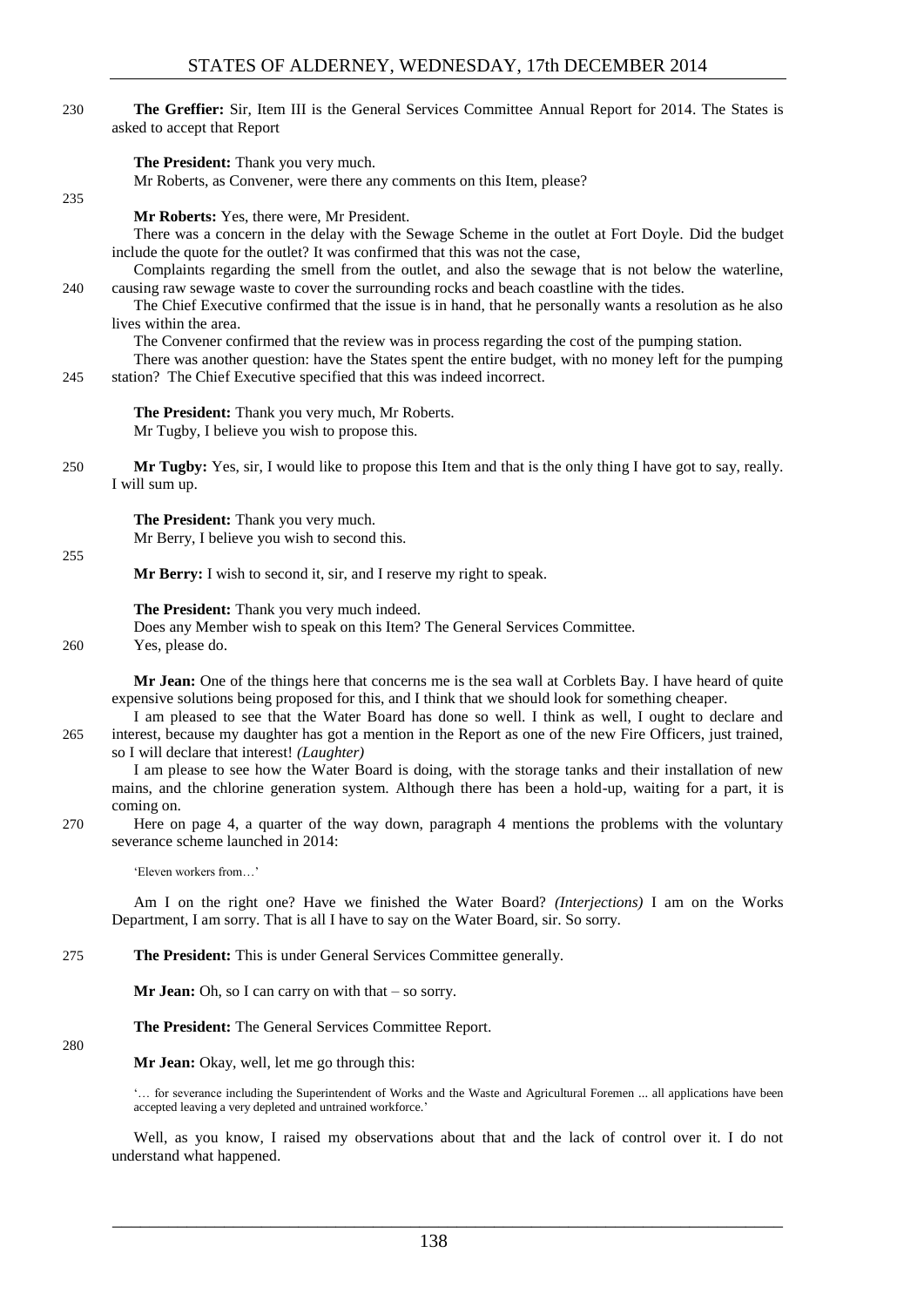Various things have happened since, which seem to have started to plug the breach in various ways, but 285 I do not know if some of it, even by the look of it, it has not worked out that successfully. It is disappointing. And also in terms of  $\cos(-\text{\pounds}500,000 - \text{that was very disappointing as well.}$ 

I do not think I have anything else I wish to raise.

**The President:** Thank you very much.

290 Does any other Member wish to speak on this? I will take Mr McDowall please.

**Mr McDowall:** Yes, thank you very much, Mr President, ladies and gentlemen.

I would certainly endorse Mr Jean's comments about coastal erosion. King Canute could not hold back the waters, and neither will we. There are one or two areas where one needs to make provision against 295 flooding and so on, but 'tis nature's way, as Thomas Hardy said.

On the second point of the severance, Mr Jean and I are indeed in agreement, Mr President, on that. It is a lot of money and we were, I think, fairly reluctant supporters of it. The implementation has not been very good, and I would agree entirely with Mr Jean on that comment.

That is all I have to say, thank you.

300

**The President:** Thank you, Mr McDowall. Mr Harvey, I believe you wish to speak.

**Mr Harvey:** Thank you, sir.

305 I just wish to commend GSC and Engineers and everybody involved in the renovation of Bray Lodge, and hope that the new occupants are satisfied with their palatial premises.

**The President:** Thank you very much.

Does any other Member wish to speak on this Item? Mr Berry?

310

**Mr Berry:** Yes, sir, I will just say one comment. As you know, I was employed by the Works Department for nearly 45 years, and as Members will know, my concern is with the lack of maintenance on public properties and the cost it entails with putting things right which had been properly programmed.

Next year, we have a programme going in place, and it was my hope that this programme would be in 315 situ sooner. But the Public Works who have been doing the work and have the qualifications and the capability of doing it, and the major work that we need to do, have been put out to contract, which would be led, not using the level of manpower we have, not using the level of equipment that was needed, and under the health and safety and various other regulations, not having to have people train to do the things they have to do that I used to do without the problem of regulation.

320 I know that next year, the States are going to work on this, and the situation is in safe and sound hands, and that things will pick up. In Alderney, it takes a little time to get into a new system, and this new system is taking place, but it will take a little bit longer. In the spring of next year, I think you will see vast improvements. We are improving already, but with the work that is going to be done by the Committee in due course, with the work that needs to be done on the buildings and given the right level of infrastructure 325 maintenance, big price jobs that we have to do, like we did with this in the Island, will be a thing of the past.

I commend it to the States, sir.

**The President:** Thank you very much, Mr Berry.

330 Does any other Member wish to speak on this Item? Yes.

**Mr Simonet:** Just a few words, sir, to follow on from Mr Berry, sir. I would just like to say, really, that Mr Berry has worked tirelessly since he has been a States' Member, to see that the States implemented proper, sound, good maintenance programme for States' property.

335 Finally, just as Mr Berry is leaving, I think he has the support of all States' Members to put one in place, and I hope that will be next year. Thank you, Mr Berry.

#### **The President:** Thank you, Mr Simonet.

Does any Member wish to speak? Mr Roberts.

340

**Mr Roberts:** I would just like to concur with Mr Jean and Mark McDowall's thing, that we can make some major *[Inaudible]* on Corblets wharf. I think it can be done locally. I hope to see that in the future, that we look to saving some costs on a project like that. I really do think it can be achieved in Alderney.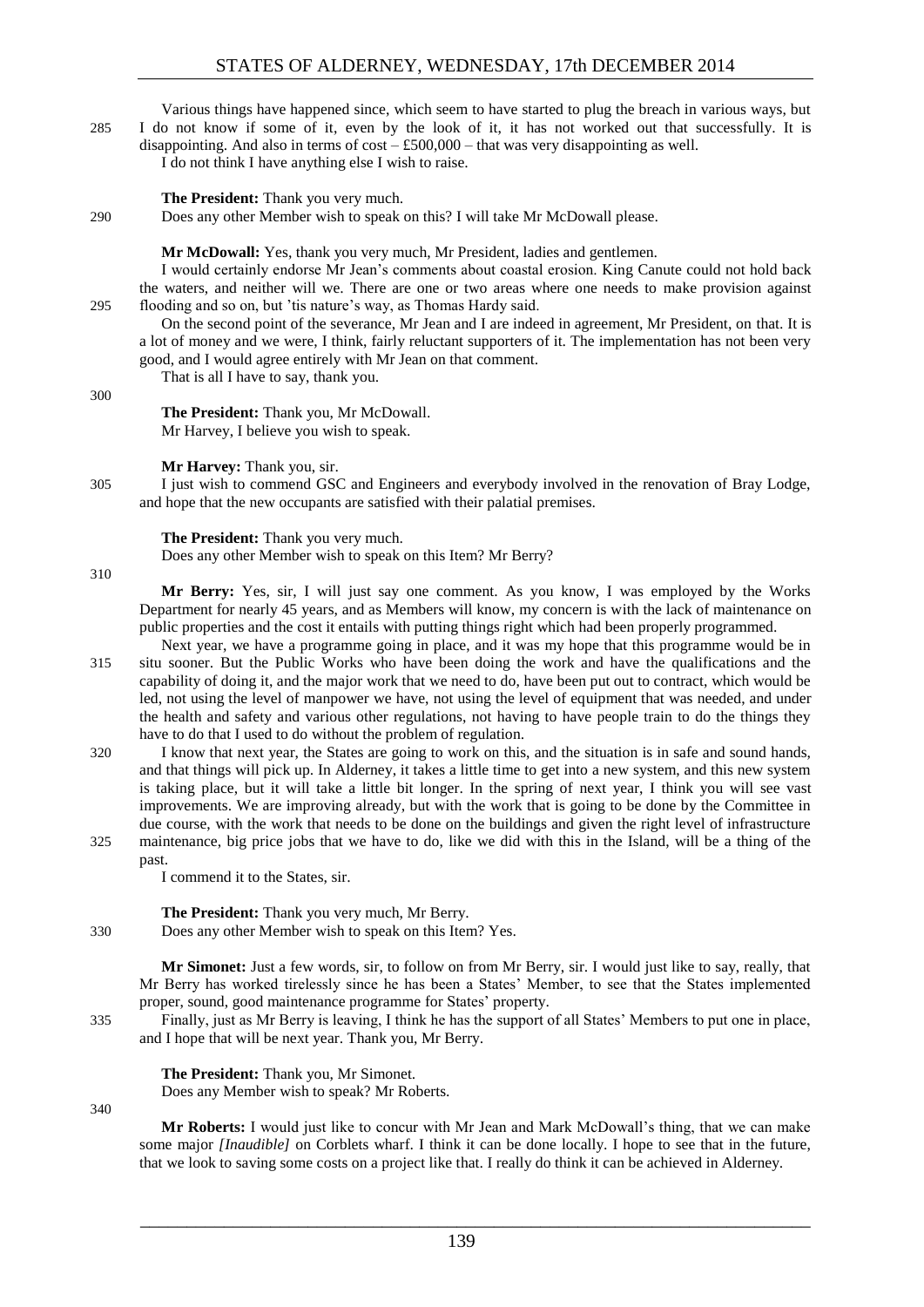#### 345 **The President:** Thank you, Mr Roberts. Does any other Member wish to…? Mrs Paris.

#### **Mrs Paris:** Thank you.

- On the issue of coastal erosion, we had a very good report, which gave us 10 areas of concern. We felt 350 and we spent a lot of time discussing this, that the two most important areas were those where infrastructure might be affected. Obviously, that is very important at Corblets, because of the quarry, and the possibility in the medium term – well, let's say, long term, I do not want to cause a panic – that a breach in the wall at Corblets will finally lead to a breach in the wall at the quarry, and therefore we will have salt water in our freshwater supply.
- 355 The report suggested a real belt-and-braces solution, which is where the figures for the very expensive solution come from. We are all hopeful that it can be done more cheaply than that, but I do think we have to be aware that that and the other areas of infrastructure issues with coastal erosion are very, very important. Other things we may have to let go and be more relaxed about, but as Mr Roberts has said, we are on the case with Corblets and the original quotation, as I said, for the belt-and-braces approach was horrendous at
- 360 £800,000, but obviously something needs to be done, and needs to be done quickly. We are trying to process that as soon as possible.

**The President:** Thank you very much, Mrs Paris. Mr Jean or Mr Birmingham, do you wish to speak on this Item? No. 365 In that case, Mr Tugby would you care to sum up?

**Mr Tugby:** Sir, it has been a very difficult year this year, with things going on at the reorganisation of the States and everything, and we have not succeeded in doing everything we wanted to do, but we have been gradually getting things put in place. Hopefully, next year, everything will move much more smoothly 370 forward.

As regards the coastal erosion, well, we will see what happens on that one, but I have got to do it the way we can afford. That is the way it has to be done, I am afraid.

I would like to thank Mr Berry, because I know he has been pushing for a works plan since he has been in there. He has bent our ears every meeting about it! *(Laughter)* So I know he has been so keen. It has been 375 difficult getting there, but I think we are finally getting there now, and I would like to thank him for that, and thank him for all the effort he has put in for the last four years, basically. (**A Member:** Hear, hear.) He has been a pleasure to work with*. (Interjections)*

I hope that the rest of the States vote for it.

#### 380 **The President:** Thank you very much.

Madam Greffier, would you put that to the call, please.

*A vote was taken and the results were as follows:*

| <b>FOR</b>    | <b>AGAINST</b> | <b>ABSTAINED</b> |
|---------------|----------------|------------------|
| Mrs Paris     | None           | None             |
| Mr Roberts    |                |                  |
| Mr McDowall   |                |                  |
| Mr Simonet    |                |                  |
| Mr Harvey     |                |                  |
| Mr Jean       |                |                  |
| Mr Berry      |                |                  |
| Mr Birmingham |                |                  |
| Mr Tugby      |                |                  |
|               |                |                  |

385

### **The President:** Thank you very much.

**The Greffier:** Thank you. That is carried, sir.

#### **IV. Building and Development Control Committee – Annual Report for 2014 accepted**

<span id="page-9-0"></span>*Item IV.*

*The States is asked to accept the Annual Report for 2014 of the Building and Development Control Committee.*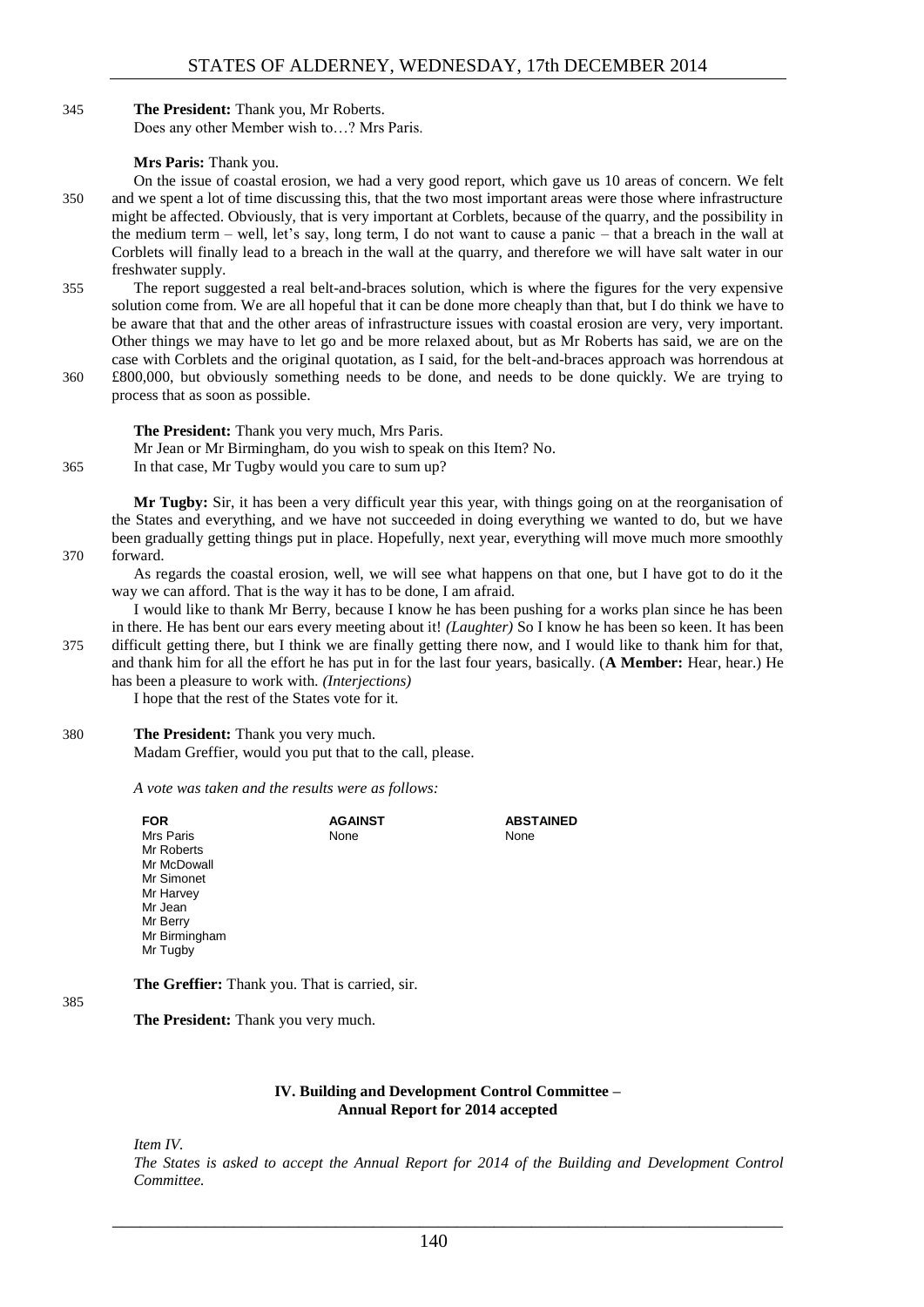**The President:** Can we move to Item IV, please.

**The Greffier:** Sir, Item IV is the Building and Development Control Committee Annual Report for 390 2014. The States is asked to approve that Report.

**The President:** Thank you very much.

Mr Roberts as Convener, were there any comments on this please?

395 **Mr Roberts:** There were no comments on this Item.

**The President:** Thank you very much, Mr Roberts. Mr Birmingham, I believe you wish to propose this.

400 **Mr Birmingham:** Thank you, Mr President and fellow States' Members.

It gives me great pleasure to propose the Annual Report of the BDCC for 2014.

Compared to the Chairmen's Reports of both GSC and Policy & Finance, the BDCC Report is relatively short and sweet, which is unusual, because that is quite contrary to some of the speeches usually made by myself as Chairman!

405 I would like to highlight two points from the Report. Firstly, up to the end of November, only three planning applications have been refused by the Committee. Many people hold the erroneous view that the BDCC is just a block to development. These figures actually indicate that that is simply not the case.

Its role more often than not is to protect the public interest, and to act as an independent arbiter on contentious developments, quite often those between neighbours. This is where negotiation and 410 conditioning of the planning approval can help diffuse sometimes tempestuous neighbourly relations.

Secondly, in 2015-16, there is going to be a massive period of change around the planning system as recommendations stemming for the ARUP review are progressed in the run-up to the compulsory review of the Island Land Use Plan in 2016. I urge the new States to ensure that the public are kept fully informed and engaged in that ongoing process.

415 Lastly, I would publicly like to thank on behalf of the Committee all the staff of the Planning Department – that includes Rachel, Julie, Bruce, and of course Deidre for their dedicated support over the previous year. Personally I would like to thank all the members of the BDCC for their diligence in sometime what can be technically taxing discussions.

In particular, I would like to pay tribute to Mr Berry who is obviously due to stand down from the 420 States. Mr Berry and I were both elected at the same time, and have served together for four years on the BDCC. I would like to thank him for his hard work over those years. Come hell and high water, from campsite to caravan, Mr Berry has always been a calm, level and considered voice in discussions. Planning is often referred to by politicians as the poisoned chalice, as no matter what decision the members of the committees make, it nearly always is guaranteed to upset someone. Mr Berry has drunk from that poisoned

425 chalice, and has still managed to maintain not just his sanity – well, I hope he has managed to maintain his sanity! – but he has also kept his undoubted passion for the Island, and his good humour, and I would like to wish him well on his political retirement.

That just leaves me the opportunity to wish all the Alderney residents festive felicitations, Merry Christmas and a very prosperous New Year on behalf of the BDCC, subject to planning approval of course. 430 *(Laughter)*

**The President:** I take it that you are proposing this Item?

**Mr Birmingham:** Yes. *(Laughter)*

435

**The President:** Mr Berry, I believe you wish to second this.

**Mr Berry:** I wish to second it, sir, and if I may add, my remarks to thank my Chairman for his kind remarks, and thank the various members of the Building and Development Control Committee. You have a 440 very, very good Chairman, and very good Committee members. The job has not always been easy, but if there has been from… I commend them to the House for next year's Committee…

Thank you, sir. I second this proposal.

**The President:** That was the bit we were looking for, thank you very much. 445 Does any Member wish to speak on this Item? Mr Jean.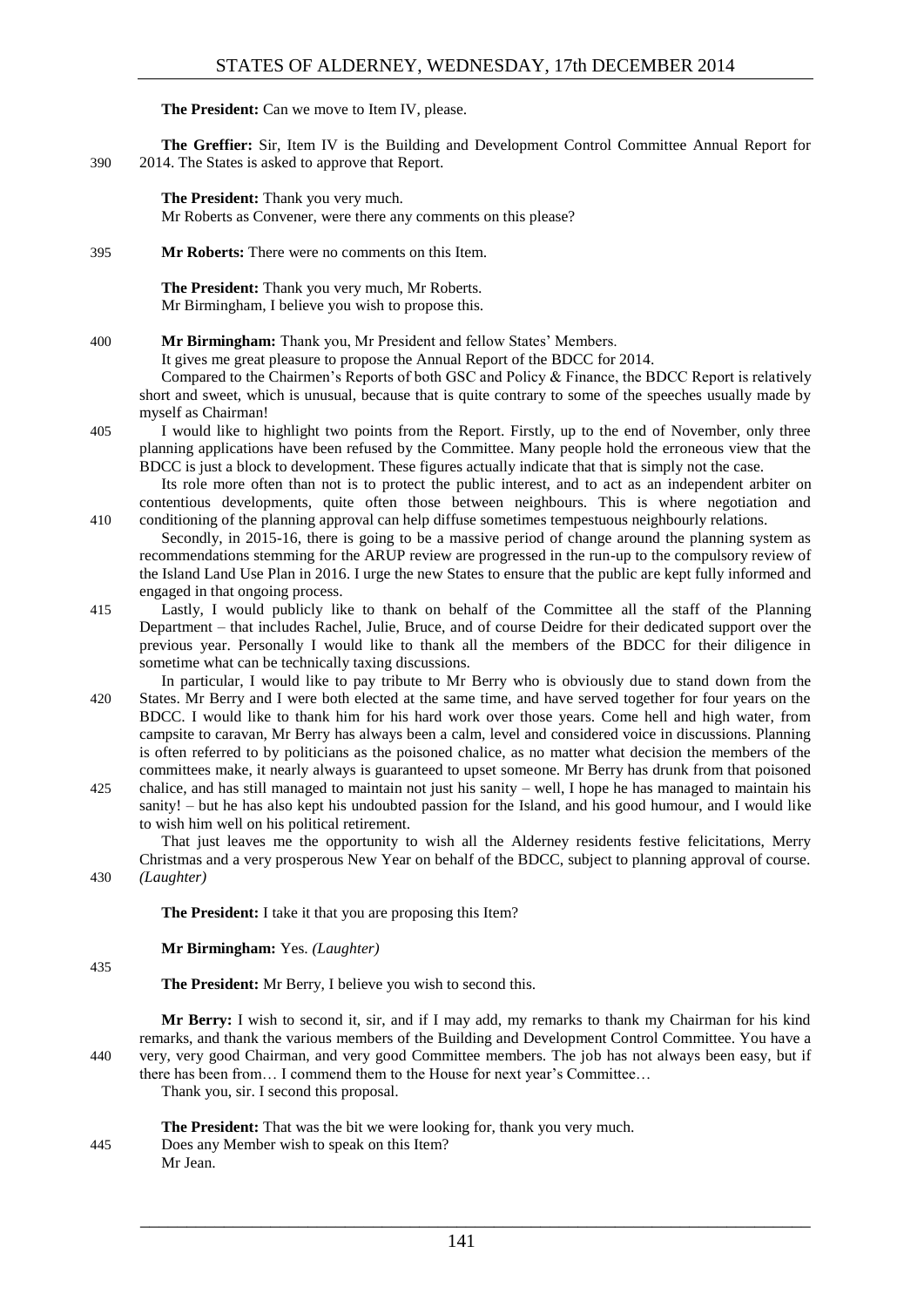**Mr Jean:** One of the main items which concerns me here is the ARUP review of the planning and development control process on Alderney. The publication of this Report following a three-month public 450 engagement, we have gained feedback on the Report and its recommendations.

It is clear that the overwhelming response from the public to the Report has been positive. I believe that is so. I agree with that.

The tricky task of its implementation alongside the preparation of the 2016 Land Use Plan Review will now fall upon the new States. Mr Birmingham referred to that in his previous speech.

- 455 New building regulations being instructed, but first of all I just want to talk a little bit about the ARUP Review. I cannot help but feel that we have skipped part of the process here, and I am quite worried about it, because I do not know that the public would not have expected this to actually come as a report before the States for debate. I may be wrong in that, but I am putting that forward as a suggestion. This is a fairly serious report, and I have some fairly serious observations which I could raise now in this room, but I am
- 460 not going to. Instead, what I am going to say: I think we have skipped part of the process, somehow, and the whole Report should have been put in the Billet, and brought forward to debate, so that members of the public could see how we felt in general about the Report. It is well known that I accept that the ARUP Report is a good report, but it is not a report that is fitting very well into Alderney, with our building lists, our applications and what has been on *La Gazette Officielle* in terms of publication of what has been given 465 permission for. In actual fact, some of you know that I have said that under ARUP's Report, where
	- recommendations fro minor applications come, in fact many of those reports in the *Gazette Officielle* have only contained applications of a minor nature, which one could argue that there probably was not actually on those months a requirement for B&DC to meet. I know that lately there has been a little more activity.
- Moving on from that, I would like to lodge that as an observation, and I would actually like somebody 470 to give me an answer as to whether this Report should come before the States of Alderney or not, or whether we have missed out on an opportunity.

I would like to go on now to look at the new building regulations, and say alongside a new fee structure, which is hope may see a reduction in the amount of fees levied on the construction industry. For a moment, I want to take that up.

475 Our construction industry is very sluggish at the moment. It is not having a great time, and we have heard others say this. There is reckoned to be a short and a lean time coming up for work.

As the States, there are things that we can do about that, and I do not think that people are quite aware of the size of our fee structure and how it has grown since the days when I stood in this House in the 1990s and said a particularly old adage – I might say it, this is the thin end of the wedge, and you keep driving it

480 home. I have mentioned, I feel that the fees are that large now that they may, and they should be properly closely examined and looked at from the point of view of whether they are providing a disincentive, in the economy for people to continue work of a development nature. That is a concern.

I must actually congratulate Mr Birmingham for such a short report. It is marvellous to see a short one – well done!

485 Thank you very much.

certainly agree with you.

**The President:** Thank you, Mr Jean.

Does any other Member wish to speak on this Report? In that case, Mr Birmingham, would you care to sum up?

490

**Mr Birmingham:** Yes, please. Thank you, Mr President.

I will just answer a couple of points there, made by Mr Jean. I actually share your opinion, Mr Jean, about actually taking the Report and having a further debate on it. (**Mr Jean:** Good.) I think that is very sensible. I very nearly, in the Report, put something on those lines, but of course, that is difficult for me to 495 say, as the outgoing Chairman of BDCC to actually point the new States to that form of decision, but I

It might be a case that it might not be the whole Report, but certainly sections of it, there might be procedural parts in terms of how, when we look at just restructuring within the States itself, which possibly do not need as much consideration; but certainly some parts, particularly that linking toward section 33 of 500 the Law, I definitely believe that we do need to have further discussions within the States, and there is a mechanism through which we can do that, under the Rules of Procedure.

Quickly picking up on fees, my hope was that at the start of the year, the fees structure that we brought in would see a reduction. Again, I very nearly put something in the Report here along the lines of that it appears that there has been a reduction in the level of fees that have been charged so far this year, but I did 505 not want to pre-empt what is likely to happen when we get to the accounting phase earlier next year, we will have a much clearer position of if that is the case.

I certainly agree that we have to be careful with the level of fees that we charge, particularly in building regulations areas, but my hope is, and I believe, that what we will see, when we get to the accounts is that